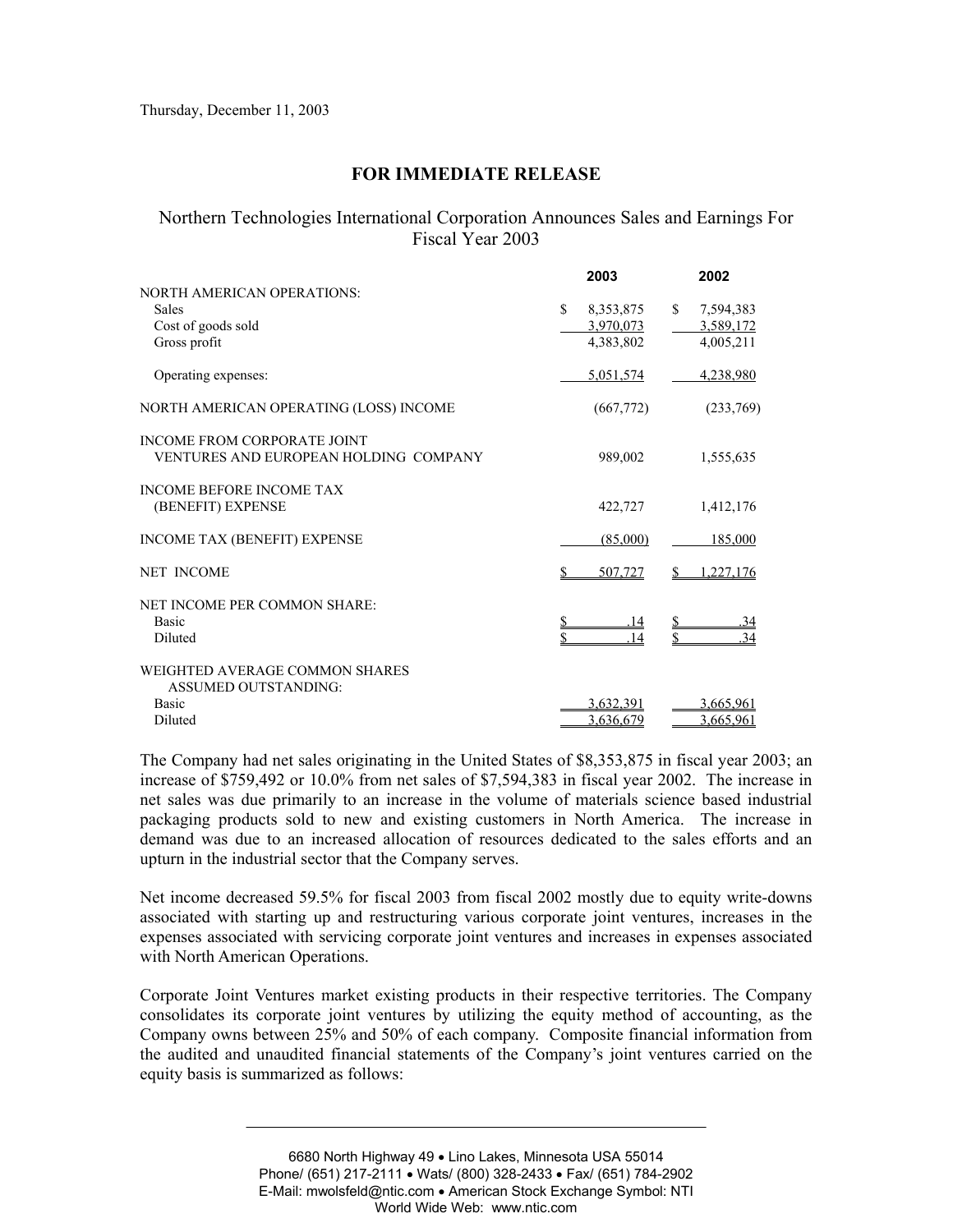|                                                   | August 31    |              |  |
|---------------------------------------------------|--------------|--------------|--|
|                                                   | 2003         | 2002         |  |
| Current assets                                    | \$19,359,530 | \$13,053,513 |  |
| Total assets                                      | 23,954,072   | 16,462,161   |  |
| Current liabilities                               | 8,254,472    | 6,198,701    |  |
| Noncurrent liabilities                            | 2,544,017    | 245,895      |  |
| Joint ventures' equity                            | 13,795,966   | 10,017,521   |  |
| Northern Technologies International Corporation's |              |              |  |
| share of Corporate Joint Ventures' equity         | 6,152,921    | 5,179,825    |  |

|                                                                                | Years Ended August 31 |              |              |  |
|--------------------------------------------------------------------------------|-----------------------|--------------|--------------|--|
|                                                                                | 2003                  | 2002         | 2001         |  |
| <b>Sales</b>                                                                   | \$37,233,712          | \$24,931,945 | \$21,218,289 |  |
| Gross profit                                                                   | 18,437,864            | 11,447,114   | 10,762,703   |  |
| Net income                                                                     | 1,695,717             | 2,042,812    | 912,865      |  |
| Northern Technologies International<br>Corporation's share of equity in income |                       |              |              |  |
| of Corporate Joint Ventures                                                    | 939,098               | 1,010,053    | 530,348      |  |

The Company receives fees for technical and other support to the Corporate Joint Ventures based on the revenues of the individual Corporate Joint Ventures. The Company recognized fee income for such support in the amounts of \$2,601,634 and \$2,131,513 for fiscal years 2003 and 2002, respectively. The increase in fees for technical and other support to Corporate Joint Ventures was due to the increase in revenues from the Corporate Joint Ventures as a whole.

NTI offers expert technical service in corrosion management and unique technically superior products that prevent corrosion. The products and services primarily include proprietary volatile corrosion inhibiting products and packaging, sold under the brand name ZERUST®. The Company provides rust and corrosion protection products and custom packaging systems for automotive, electronics, electrical, mechanical, and military applications. Additionally, the Company offers direct on-site technical support on rust and corrosion issues in 46 countries, and operates a marketing, distribution, and technical network in Asia, Europe, North and South America as well as the Middle East.

This press release contains forward-looking statements within the meaning of the Private Securities Litigation Reform Act of 1995. The statements regarding Northern Technologies International Corporation contained in this release that are not historical in nature, particularly those that utilize terminology such as "may," "will," "should," "likely," "expects," "anticipates," "estimates," "believes" or "plans," or comparable terminology, are forward-looking statements based on current expectations and assumptions, and entail various risks and uncertainties that could cause actual results to differ materially from those expressed in such forward-looking statements. Important factors known to Northern Technologies International Corporation that could cause such material differences are identified and discussed from time to time in Northern Technologies International Corporation's filings with the Securities and Exchange Commission, including those factors which are discussed in Northern Technologies International Corporation's Annual Report on Form 10-KSB, for the fiscal year ended August 31, 2003, which factors are incorporated herein by reference.